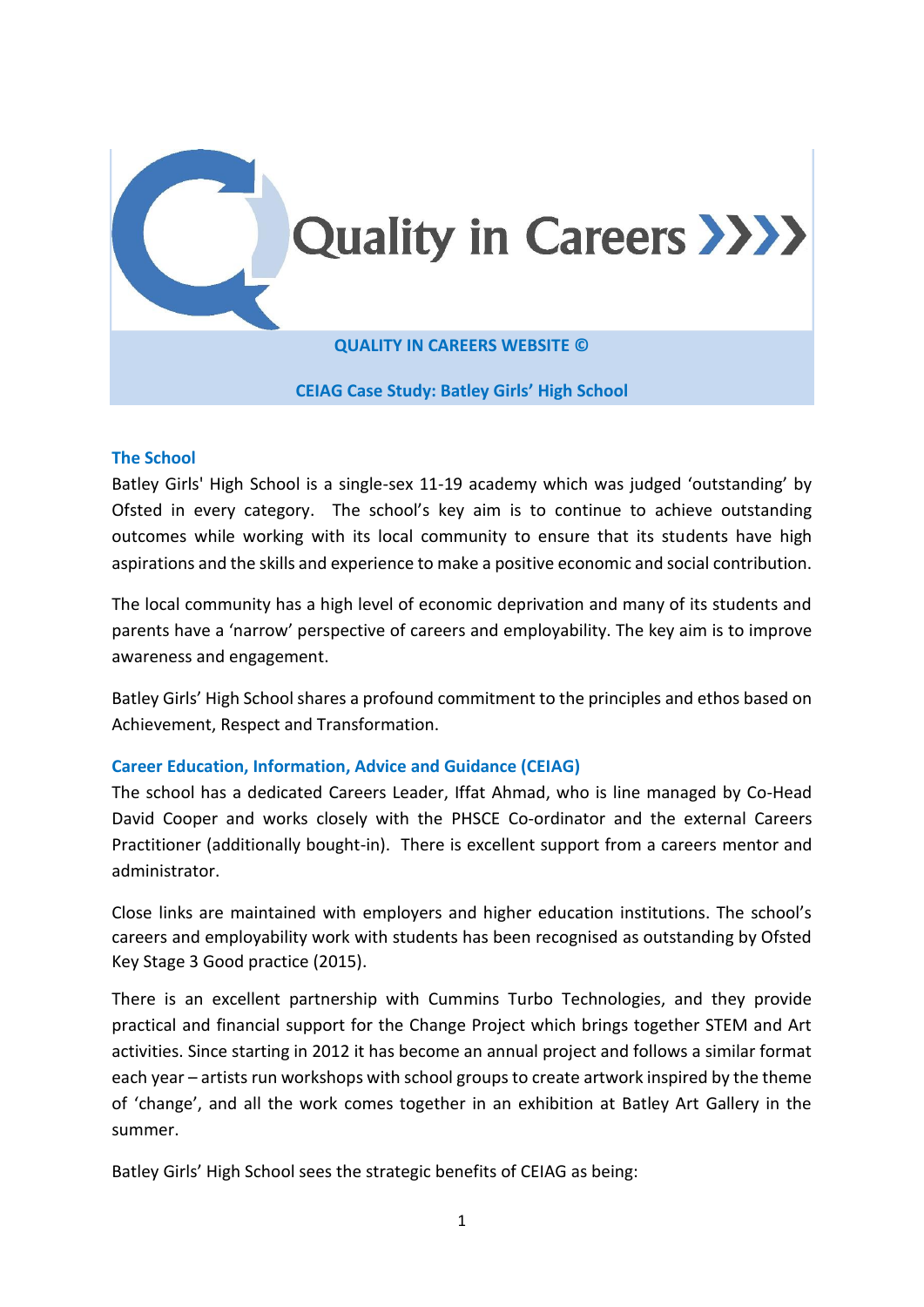- Direction for its whole-school strategy (The school's SEF)
- An embedded relationship and deep appreciation of its community and challenges which help to shape and evaluate its Careers Development Plan
- Raised profile of the Careers Programme within the school curriculum, local community and with Governors
- Reduction of NEET

## **Developing Curriculum Links**

The careers programme is delivered in PSHCE via a 50-minute lesson every week and careers is a topic every half term. The programme is well resourced and well organised.

Batley Girls uses a range of approaches to highlight to students the relevance of the content, skills and values of the courses they are taking to their future careers.

For example, Local MP Tracy Brabin organised a behind the scenes visit to Pinewood Studios for a group of students to gain an insight into the range of careers in TV and media.

### **Working with Parents**

Batley Girls' is the lead school in the Kirklees Careers Hub and is leading on the working party to develop good practice in parental engagement. The school has an active Parents' forum which meets every half term. At these meetings careers information and activity is a standing agenda item.

The school also has established a programme with its Parents' Forum group through a series of visits and parent-led 'Employability Roadshow' in order to promote careers opportunities for its young women students. This has provided an excellent platform – the school works diligently at raising aspirations of young women and opening horizons by engaging their parents directly in this process.

### **Key Stage 3: Good Practice Case Study (Ofsted 2015)**

# *[https://www.gov.uk/government/publications/ofsted-key-stage-3-curriculum-survey-2015-](https://www.gov.uk/government/publications/ofsted-key-stage-3-curriculum-survey-2015-8-good-practice-case-studies) [8-good-practice-case-studies](https://www.gov.uk/government/publications/ofsted-key-stage-3-curriculum-survey-2015-8-good-practice-case-studies)*

The Parents' Forum is involved with numerous visits to local universities and businesses. This offers the experience of a typical university day and the opportunity to find out about funding at Higher Education.

- Parents and daughters visited the school's business partner, Cummins Turbo Technologies.
- Parents value the chance to be involved in the Careers Conventions and the STEM events and to be given a discussion point with their daughters about their futures.

### **Quality**

At its latest **Quality in Careers Standard** assessment in **March 2022** the school gained recognition for fully meeting the Standard including all 8 Gatsby Benchmarks.